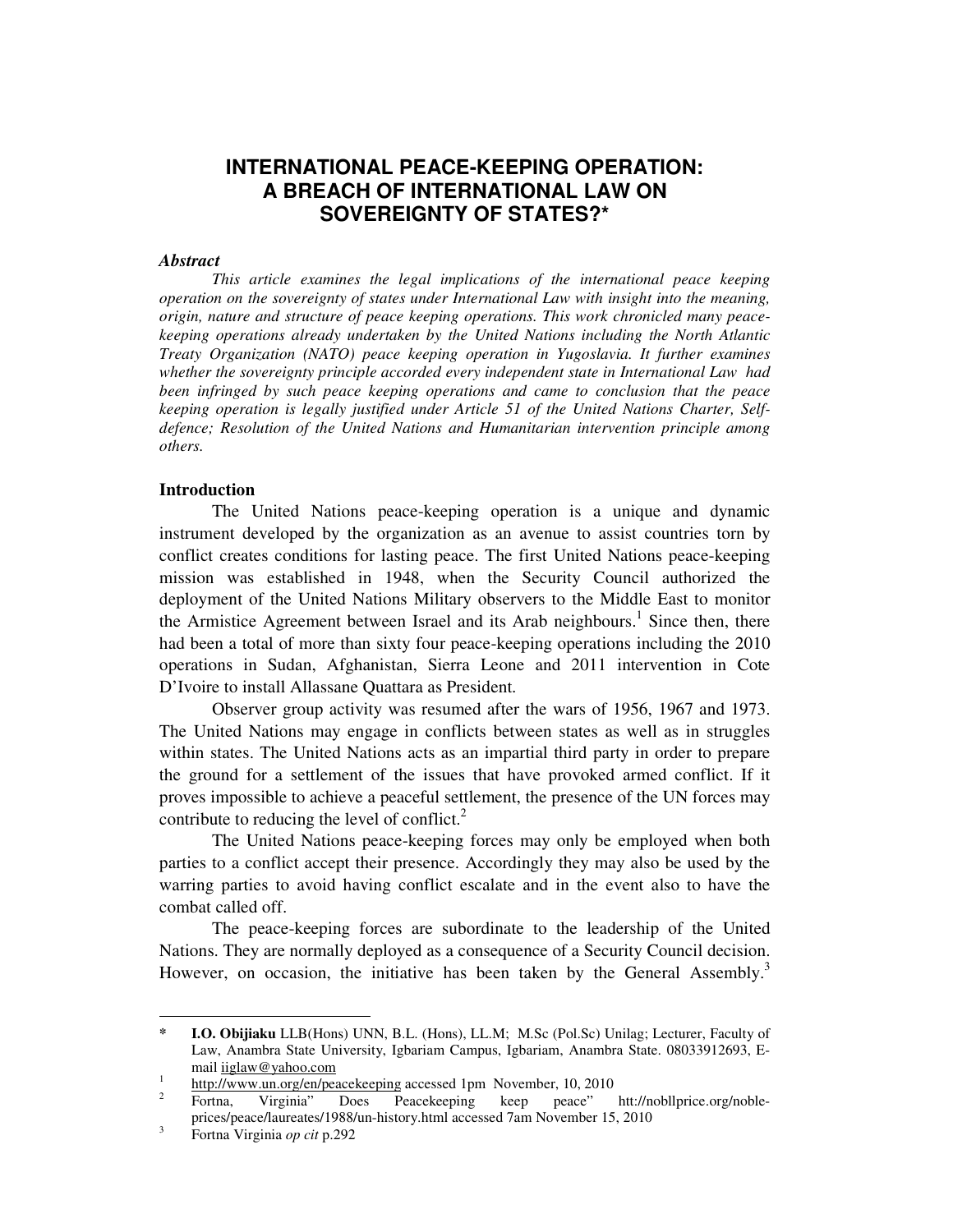Operational control of the peace-keeping belongs to the Secretary-General and his secretariat.

#### **The Definition and Nature of Peace keeping Operations**

Peace-keeping is defined by the United Nations as "a unique and dynamic instrument developed by the organization as a way to help countries torn by conflict create the conditions for lasting peace."<sup>4</sup> It is distinguished from both peace building and peace making. International peace-keeping operations are intended to create peaceable relations by civil and military means. They are generally based on the United Nations mandate, and are as a rule guided by the principles of impartiality, the consent of the conflicting parties to the deployment of the peace-keeping troops and minimal use of force. $5$ 

We distinguish between two kinds of peacekeeping operations, namely unarmed observer groups and lightly-armed military forces. The latter are only allowed to employ their weapons for defence.<sup>6</sup> The unarmed observer group is saddled with the responsibility of gathering information for the United Nations about the actual conditions prevailing in the area as to whether both parties adhere to an armistice agreement. The military force is entrusted with more extended tasks such as keeping the parties to a conflict apart and maintaining order in the area.<sup>7</sup>

The term "peacekeeping" is not found in the United Nations Charter. Dag Hammarskjöld, the second UN Secretary-General, referred to it as belonging to "Chapter Six and Half" of the Charter, placing it between traditional methods of resolving disputes peacefully, such as negotiation and mediation under chapter VI, and more forceful action as authorized under chapter VII.<sup>8</sup>

Peace-keeping is anything that contributes to the furtherance of peace process, once established. This includes but not limited to the monitoring of withdrawal by combatants from a former conflict area, the supervision of elections and the provision of reconstruction aid. Peacekeepers are often soldiers but they do not have to be. Similarly, while soldiers-peacekeepers are sometimes armed, they are not obligated to engage in combat<sup>9</sup>.

Peacekeepers were not at first expected to fight. As a general rule they are deployed when cease fire is in place and the parties to the conflict have given their consent. They are deployed to observe from the ground and report impartially on adherence to the ceasefire. This gives time and breathing space for diplomatic efforts to address the underlying causes of conflict. Thus, a distinction must be drawn between peacekeeping and other operations aimed at peace.<sup>10</sup> A common misconception is that activities such as North Atlantic Treaty Organization, (*NATO)* intervention in the Kosovo war is peacekeeping operation, when it is in reality peace

 $\frac{1}{4}$  United Nations peacekeeping (http://www.Un.org/en/peacekeeping/accessed 2pm 5/11/10 5

http://www.ed.Admin/Ch/eda/en/home/topics/peasec/peac/intpo.html accessed 2pm 5/11/10

<sup>6</sup> *Ibid*

<sup>7</sup> http://en.Wikipedia.Org/wiki/peacekeeping accessed 2pm 4/2/11

<sup>8</sup> http://www.tand.Co.uk journals/titles/13533312.asp accessed 2pm 4/2/11

<sup>9</sup>  $\frac{http://nobelprice.org}{http://nobelprice.org}$  accessed 12/12/2010

<sup>10</sup> United Nations peace keeping Fatalities By, year up to 31 December, 2008 (http://www.un.org/dents/dpko/tataliteis/staes by year% 201 pdf) accessed 2pm 5/11/10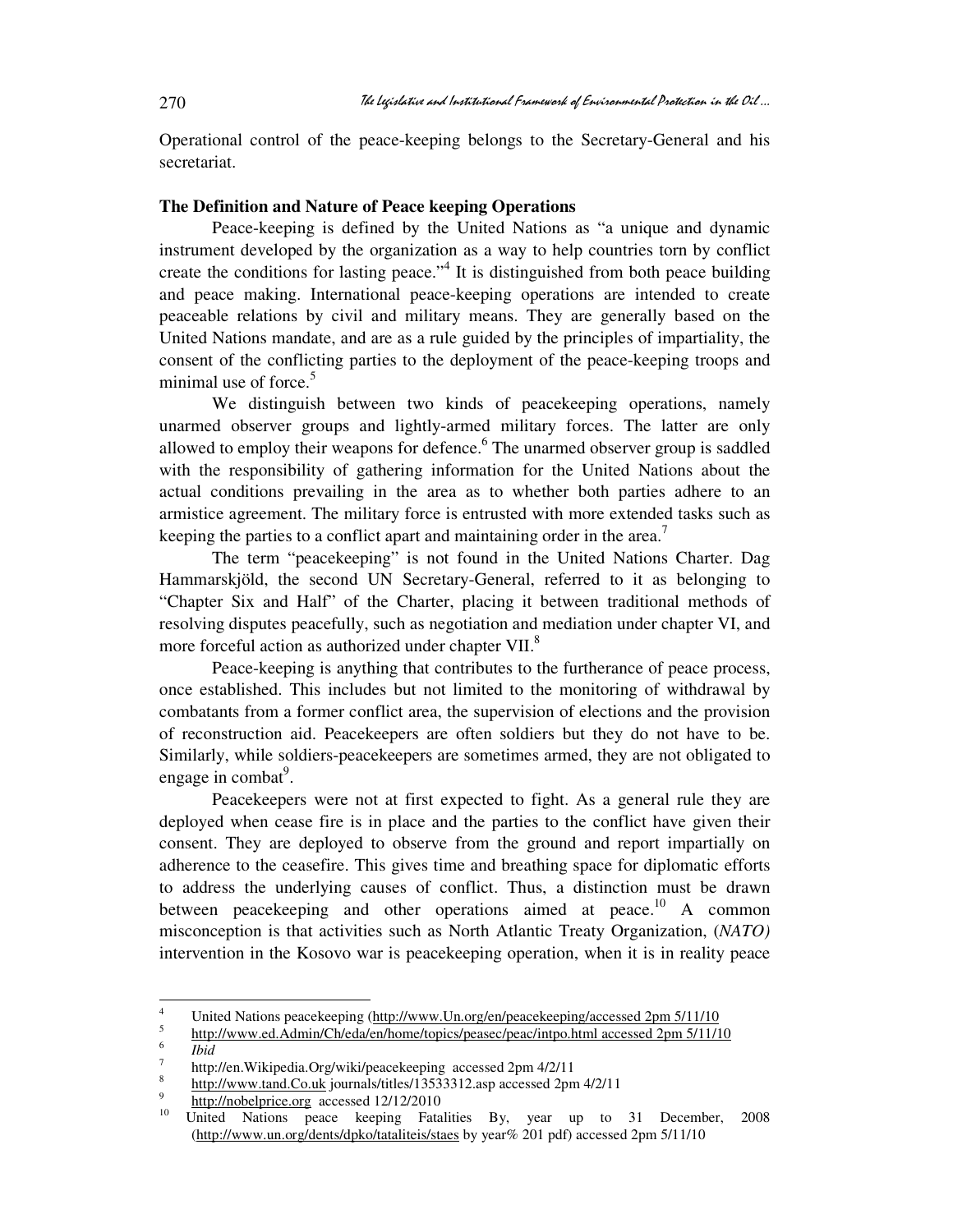enforcement. That is, since *NATO* was seeking to impose peace rather than maintain peace, it was not peace-keeper rather peace maker. $^{11}$ 

#### **Aims and Scope of the International Peacekeeping Operation**

 International peacekeeping examines the theory and practice of peace-keeping as an instrument of policy at an international level. From a broad perspective, international peace-keeping reflects debates about peace building and monitoring of agreements, preventive deployment, sanctions, international policing, protection of aid in internal disputes and relationships between peacekeepers, state authorities, rival factions, civilians and non-governmental organizations.

 The international peacekeeping is a veritable instruments in the areas of international politics, military studies, international law and development studies. $12$ 

 The maneuvers and intrigues in the international peace-keeping effort underscore the world interests particularly that of the United States government. The collapse of the Soviet Union accentuates the United State dominance in the peacekeeping initiative just to maintain its grip on the world.

#### **Process and Operational Structure of the International Peacekeeping Operations**

Once a peace treaty has been negotiated, the parties involved might ask the United Nations for a peace-keeping force to oversee various elements of the agreed plan.

This is often done because a group, controlled by the United Nations is less likely to follow or tilt towards the interests of any one party, since it is controlled by many groups, namely the 15- member Security Council and the internationally-diverse United Nations secretariat.<sup>13</sup>

If the Security Council approves the creation of a mission, then the Department of peace-keeping operations begins planning for the necessary elements. At this point, the senior leadership team is selected. The department will then seek contributions from member nations. Since the UN has no standing force or supplies, it must form adhoc coalitions for every task undertaken. Doing so results in both the possibility of failure to form a suitable force and a general slowdown in procurement once the operation is in the field.<sup>14</sup> Romeo Dallaire, force commander in Rwanda during the Rwandan Genocide, described the problems posed by the companion to more traditional military deployment thus;

> He told me the UN was a "pull" system, not a "push" system like I had been used to with NATO, because the UN had absolute no pool of resources to draw on. You had to make a request for everything you needed and then you had to wait while that request was analysed …. for instance, soldiers everywhere have to eat and drink. In a push system food and water for the number of soldiers deployed is

 $\frac{1}{11}$  $\frac{11}{12}$  *Ibid* 

http://en.wikipedia. accessed 4/2/11

<sup>13</sup>  $\frac{13}{14}$  *Ibid* 

<sup>14</sup> R. Dallaire, **Shake Hands with the Devil,** Cambridge University press, USA: 2004 p.99-100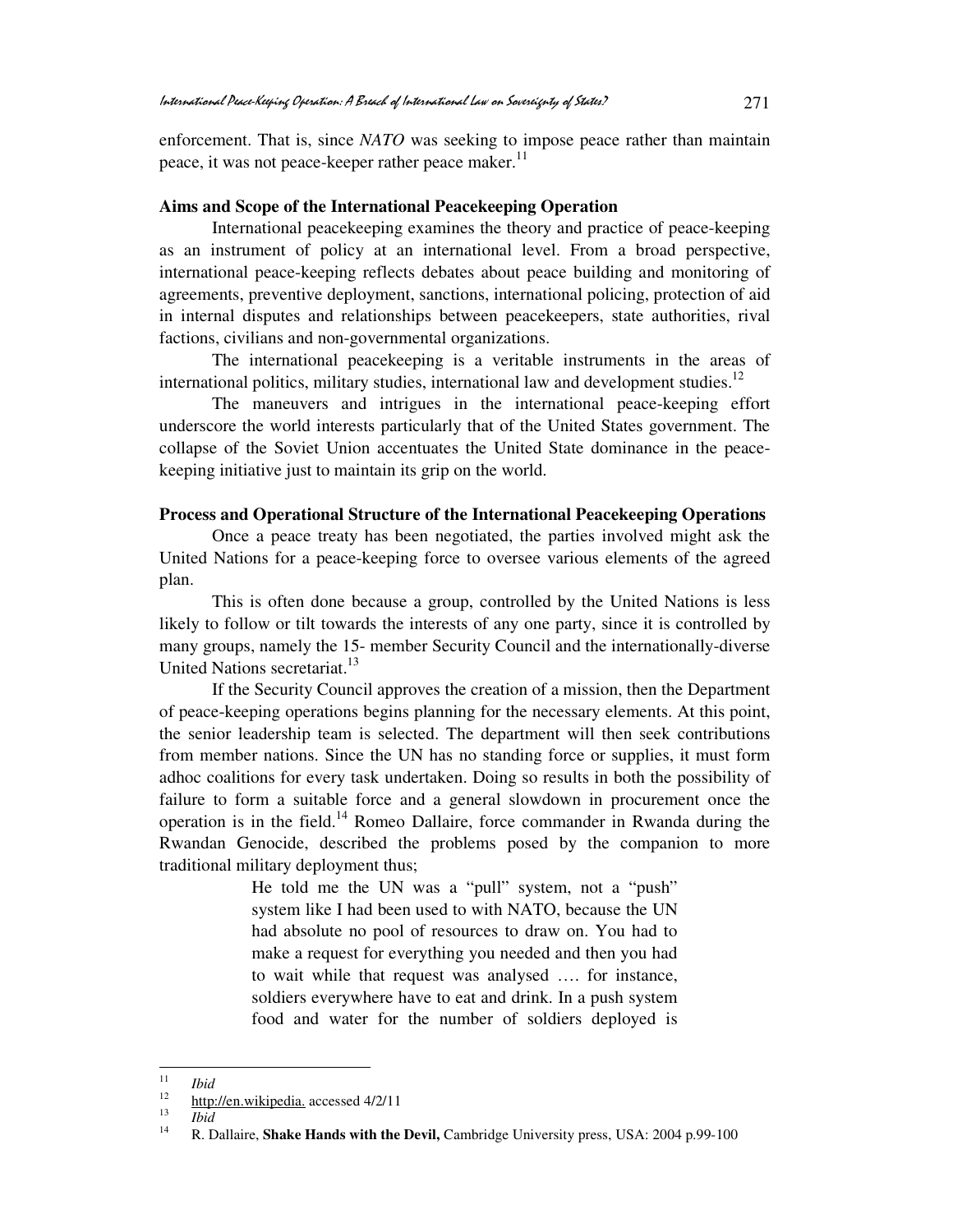automatically supplied. In a pull system, you have to ask for those rations and no common sense seems to ever apply.<sup>15</sup>

The United Nations Peace-keeping mission has three power centres.<sup>16</sup> The first is the Special Representative of the Secretary-General, the official leader of the mission. This person is responsible for all the diplomatic and political activity of the mission. The second is the Force Commander who is responsible for military forces deployed and the Administrative Officer.

#### **What is Sovereignty of State in International Law?**

The question raises another important question, what is "state" also in the international law? International law is predominantly concerned with the rights, duties and interests of States. The norms and rules of conduct that it prescribes are rules which States are to observe and treaties where applicable can only be signed by the States although individuals can qualify as a legal person under the international law.

States can be properly so called when they exhibit certain approved legal features such as permanent population, defined territory, government and capacity to forge relations with other States.<sup>17</sup> These characteristics are not sacrosanct as some states are known to be deficient in some of them and yet they are recognized as such at the international fora. They may however possess all the features required and still remain unrecognized as states.<sup>18</sup>

According to Kelson, the concept of State is used to express in technical language legal situations in which individuals alone are bound to do certain acts or receive certain benefits in the name of the collectivity of human beings to which they belong. He further stated that there is no real distinction between State law and international law. Both systems bind individuals although international law as a matter of technique does so only immediately and through the concept of State.<sup>19</sup>

Political independence is an essential ingredient of statehood. It primarily means the legal power of the state to take decisions that is final as regards to its domestic matters whether relating to government policies, individuals or institutions without recourse to any external authority or influence. The International Court of Justice characterized independence in Austro-German Customs Unions Case<sup>20</sup> as "sole right of decision in all matters economic, political, financial or otherwise with the result that the independence is not violated."

Independence is synonymous with sovereignty. In **Island of Palmas case**<sup>21</sup>, Judge Huber defined sovereignty thus;

> Sovereignty in the relations between states signifies independence. Independence in regard to a portion of the

<sup>15</sup>  $\frac{15}{16}$  http://en.wikipedia.org/wiki/peace keeping, accessed 5/6/11 at 1pm

<sup>16</sup> U.O. Umozurike, **Introduction to International Law,** Spectrum Law Publishing, Benin, 1999 p.38

<sup>17</sup> <sup>17</sup> **Salimotto Co v Standard Oil Co of New York** (1933) 262 Ny22D

<sup>18</sup> J.G. Stark, **Introduction to International Law**, 9<sup>th</sup> ed. Butter Worths, London, 1984 p.57<br><sup>19</sup> DCJ Ser, A/B (1021)

 $^{19}$  PCJ Ser. A/B (1931)<br>
20 22 AJJ (1928) 975

 $\frac{20}{21}$  22 AJI (1928) 875

<sup>21</sup> Coke, 4 inst. 36 cited in DD. Aihe and P.A. Oluyede, **Cases and Materials on Constitutional law in Nigeria,** Durapress Ltd, Ibadan, 1979, p.25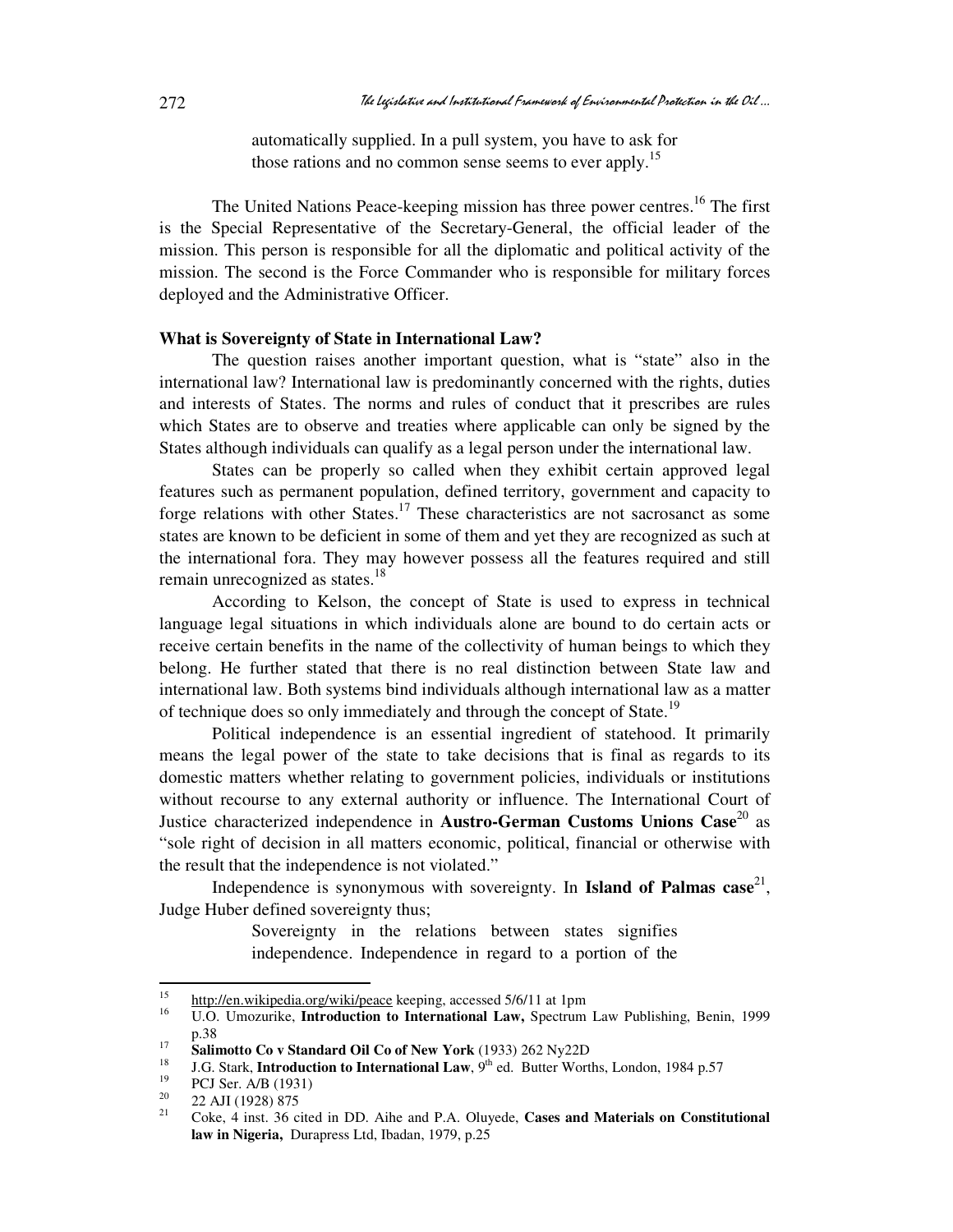globe is the right to exercise therein to the exclusion of any other state the functions of a State.

Coke and Sir Erskine saw only the legislative sovereignty of a state as one that can be absolute which is in line with Judge Huber's though narrow in its concept.<sup>22</sup> This all important attribute of a State is guarded by the United Nations in its Article 2 as follows:

> All members (of the United Nations) shall refrain in their international relations from the threat or use of force against the territorial integrity or political independence of any state, or in any other manner inconsistent with the purposes of the United Nation  $s^{23}$

The United Nations went further to strengthen the foregoing provisions on the sovereignty of independence states by making any infraction thereto a crime.<sup>24</sup>

 Although Article 2(4) of the United Nations Charter is addressed to only the members of the United Nations, the prohibition on the use of force against a sovereign state from outside its territory by another state is now regarded as a principle of customary international law which binds every member of the international community. This position was approved by the International Court of Justice in the case concerning military and paramilitary activities in and against Nicaragua.<sup>25</sup> The United Nations further tightens the noose on non-members of the United Nations in its Charter. It provides;

> The organization shall ensure that states which are not members of the United Nations act in accordance with these principles so far as may be necessary for the maintenance of international peace and security.<sup>26</sup>

Despite these provisions, Independent sovereign nations had witnessed and are still in the throes of invasion of their territories by the United Nations and other States in various devices to wit, wars, terrorism, counter-terrorism, feigned peace makers, economic sanctions and peace-keeping among others.

### **Is Peace-keeping operation justified under the inter-national law of non-intrusion in the internal affairs of an independent state?**

Before this question is answered, one has to outline albeit in a summary manner some of the peace-keeping operations under the auspices or supervision of the United Nations or other regional bloc authorized or supported in through commission or omission by the world body.

<sup>22</sup> <sup>22</sup> Article 2 para 4 of the United Nations Charter.

<sup>&</sup>lt;sup>23</sup> Article 19 of International Law Commission, ILC. Draff Articles.<br> $^{24}$  LC. L Benerts, 1086 n 100.

<sup>&</sup>lt;sup>24</sup> I.C.J. Reports, 1986 p.100<br><sup>25</sup> Article 2(6) of the United

Article 2(6) of the United Nations Charter

<sup>&</sup>lt;sup>26</sup> Contribution to the United Nations Peace-keeping Operations (http://wwwun.or/depts./dpko/ contributions/2008/moro8-1.pdf) accessed 3.40pm 6/8/10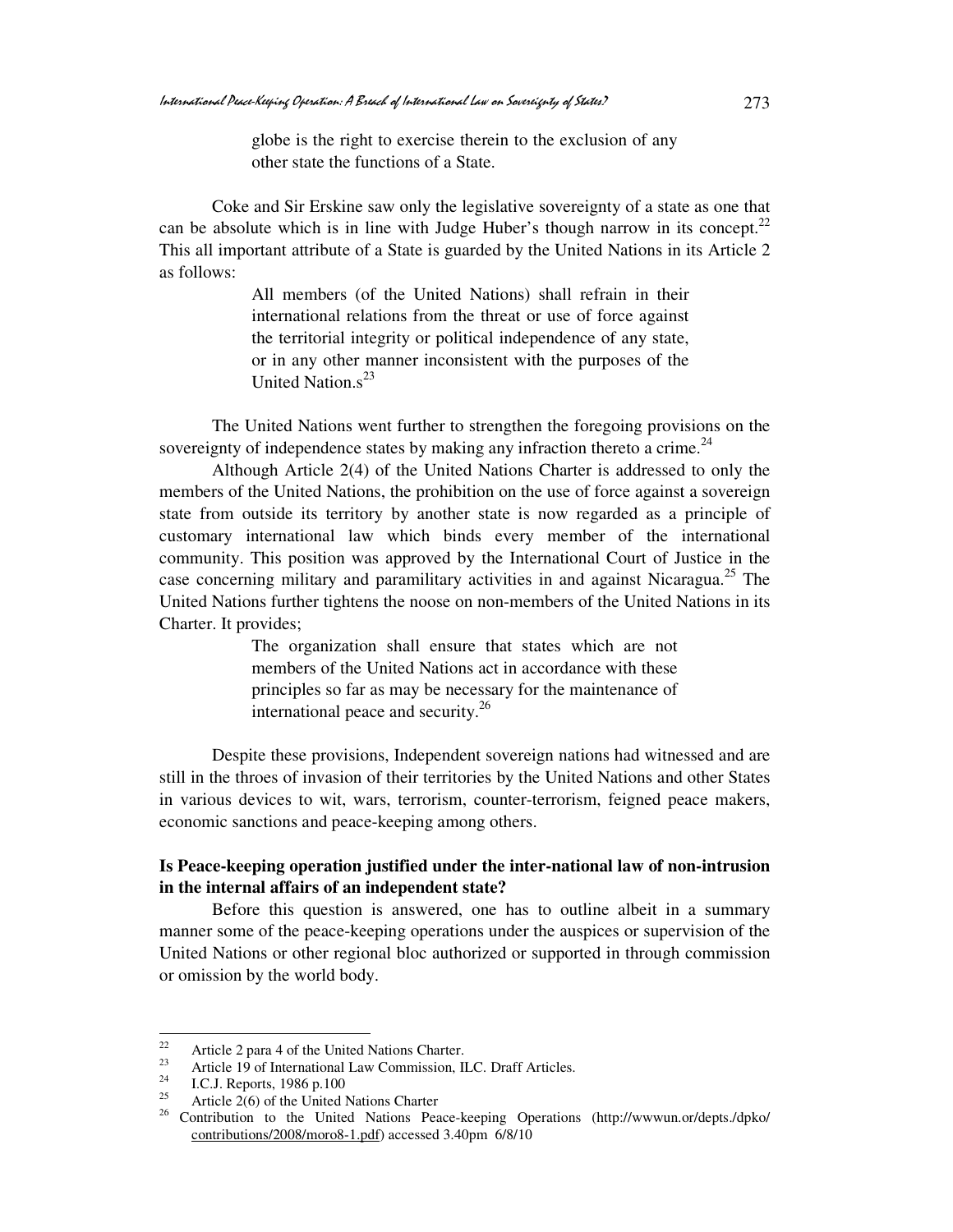The first peace-keeping operation was launched in 1948. This mission, the United Nations Truce Supervision Organization (*UNTSO)*, was sent to the newly created state of Israel where a conflict between the Israelis and Arab States over the creation of Israel had just reached a cease fire. The *UNTSO* remains in operation to this day although the Israeli-Palestine conflict has certainly not abated. Almost a year later, the United Nations Military Observer Group in India and Pakistan, (*UNMOGIP)*, was authorized to monitor relations between the two nations, which were split off from each other following the United Kingdom's decolonization of the India subcontinent. $27$ 

As the Korean War entered a ceasefire in 1953, the United Nations forces remained along the Southern side of demilitarized zone until 1967 when American and South Korean forces took over.<sup>28</sup>

There is a new dimension to peace-keeping since the cessation of cold war. The Security Council established a peace-keeping outfit whose trust among others is to enforce peace agreement between conflicting factions in intra state conflicts and civil wars. Peace-keeping moved principally to non-military elements like elections. The United Nations Department of Peace-keeping Operation was created in 1992, to support this increased demand for such mission. $^{29}$ 

On December 9, 1992, 1,800 United States marines landed in Mogadishu, Somalia, a spearhead of a multinational force aimed at restoring order in the conflictridden country. In early December 1992, the outgoing United States President, George Bush, sent the contingent of marines aforesaid to Mogadishu as part of a mission dubbed Operation Restore Hope backed by the United States troops, and international aid workers to restore peace and food distribution to the community.<sup>30</sup>

In El Salvador and Mozambique, peace-keeping operations intervened successfully. It provided ways to achieve self-sustaining peace. The experience of Rwanda in 1994 genocide and 1995 massacre in Srebrenica, Bosnia and Herzegovia gave out the United Nation peace-keeping operation as not always answer to peace solving institution of the international community.<sup>31</sup>

The United Nations peace-keeping efforts as stated earlier have been in not less than one hundred and sixty nations since its inception in 1948. It has been in Congo in November, 1961, Eritrea in 2005 and it is presently in Afghanistan, Sudan, and Cote D'Ivoire in 2011 among other nations including North Atlantic Treaty Organization involvement in the Yugoslavian crisis.<sup>32</sup> In Cote D'Ivoire the United Nations and African Union, *AU* are bent on removing Laurent Gbagbo and installing Allassane Quarttarra at all costs using soldiers on peace-keeping operation.

 $\frac{1}{27}$ *Ibid* 

<sup>28</sup>  $\frac{28}{29}$  *Ibid* 

<sup>29</sup> Phillip Nwosu, "U.S. Marine Storm Mogadishu, Somalia," **Nigeria Daily Sun Newspapers**, December 9, 2010 p.17

<sup>&</sup>lt;sup>30</sup> "Monthly, Summary of Contributors to UN peacekeeping Operations" (http://www.org/en/peacekeeping/contributors 2002/Sept 10 2.pdf) IPDF

<sup>&</sup>lt;sup>31</sup> Dick A. lecrdijk, The United Nations and NATO in former Yugoslavia, 1991-1996 Limits to Diplomacy and Force, the Hague: Netherlands Atlantic commission/Netherlands Institute of International Relations "Clingendael 1966.

<sup>&</sup>lt;sup>32</sup> Year Book of the United Nations, 1950, p.193-5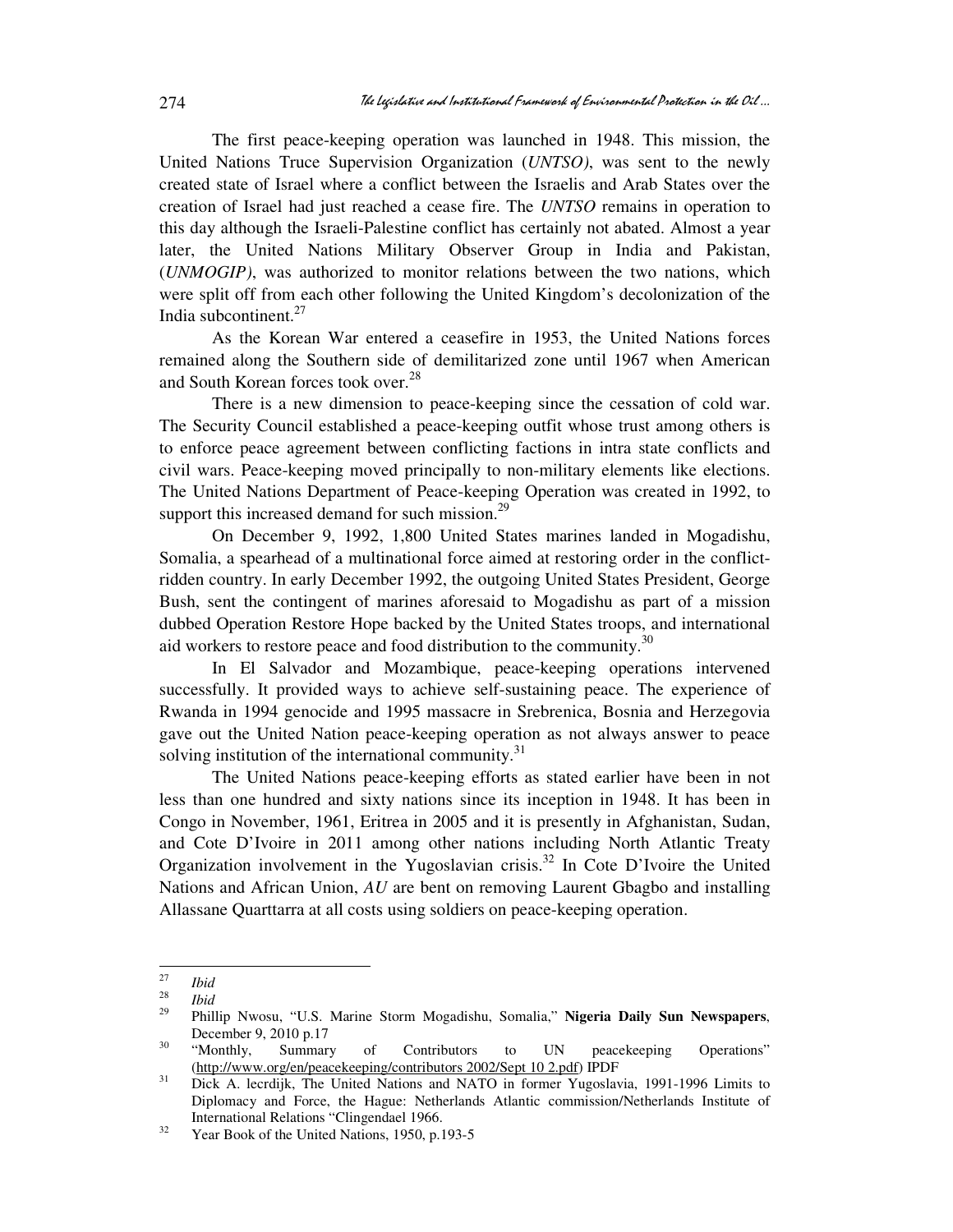#### **Justification of the International Peace-keeping Operations under International Law**

Contemporary international law may prohibit the intrusion of another State or the United Nations or any other regional block in the internal affairs of the independent state but the superior interest of the world peace may compromise the rule. International law basically derives at controlling the use of force when meddling in the internal affairs of the independent or other states to attain its goals of creating and sustaining world peace and order. It is pertinent to state that there is a distinction between legitimate and illegitimate use of force. Nevertheless, prohibition of the use of force remains the general rule with the exceptions admitted by the international law which were clearly outlined. $33$  In the international law, force does not only refer to armed force. It could be political, social or economic. A critical look at the provisions of Article 2(4) of the United Nations Charter already reproduced reveal that the use of force mentioned under the Article does not foreclose other categories of force. This dichotomy also reflects the conflicting understanding of the meaning of 'force' by the developed and developing states. "The latter would have interpreted force to encompass economic and political force, while the former maintained that it was only armed force that was outlawed. In the **Nicaraguan case**, the International Court of Justice denied that American economic sanctions against Nicaragua constituted "a breach of the customary law principle of non-intervention".

Today, sovereignty of the independent states can legitimately be interfered with in the international law under the underlisted circumstances, namely;

- (a) Self-defence, either individual or collective, in accordance with Articles 51 and 53 respectively of the United Nations Charter.
- (b) Actions authorized by the Security Council under Chapter VII of its Charter and on its directive.
- (c) Collective measures taken under the auspices of the United Nations.
- (d) Humanitarian Intervention.

Peace-keeping operations fall within paragraph (a) (b) (c) and (d) above and therefore lawful under the international law. The Security Council of the United Nations has the primary responsibility for the maintenance of international peace and security under Article 24(1) of the United Nations Charter. Under Chapter VII thereof, the Council is empowered to take actions and make recommendations in respect of threats to peace, breaches of peace and acts of aggression as determined by the Council, such measures may involve the use of force by air, sea, or land  $34$ . Member Nations are obliged to contribute armed forces, facilities and transit right in furtherance of the peace-keeping initiatives of the United Nations. The economic relations, communications and diplomatic relations of the victim states may be tampered with in the course of the peace-keeping operation<sup>35</sup>. Where there exists controversy within the Security Council over its primary role of securing world peace, the United Nations may work through the General Assembly exercising its general

 $34$ <sup>34</sup> A.L. Raimi, "The Use of Force and Regional Arrangement in International Law: NATOS involvement in Former Yugoslavia" *op cit,* p.33

<sup>35</sup> IF. Lanterpachti, **The International Protection of Human Rights**, 1950 p.16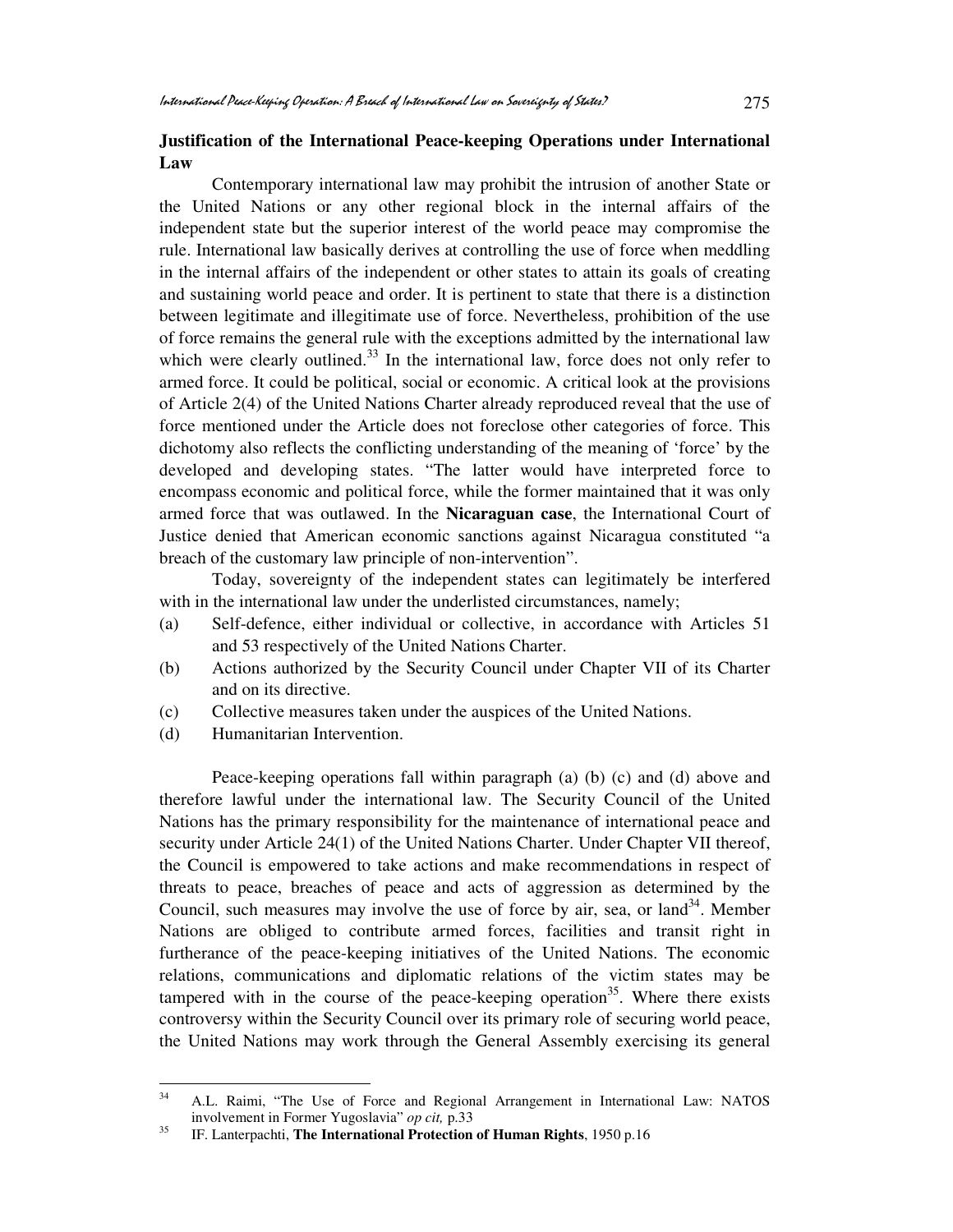power to "discuss any questions or matters within the scope" of the Charter<sup>36</sup> and make recommendations and this includes matters relating to the maintenance of the international peace and security.<sup>37</sup> The United Nations encapsulated the circumstances under which it can evoke its superior powers over the Security Council to ensure and sustain world peace in its Uniting For Peace Resolution 377(v) of November 1950 as follows:

> If the Security Council because of lack of unanimity of the permanent members, fails to exercise its primary responsibility for the maintenance of international peace and security in any case where there appears to be threat to the peace, breach of the peace or act of aggression, the General Assembly shall consider the matter immediately with a view to making appropriate recommendations to members for collective measures, including in the case of a breach of peace or act of aggression in the use of armed force when necessary, to maintain or restore international peace and security. If not in session at the time, the General Assembly may meet in an emergency session within twenty-four hours of the request thereof. Such emergency special session shall be called if requested by the Security Council on the vote of any seven members, or by a majority of the members of the United Nations.<sup>38</sup>

Although the principle of sovereignty is a shield to sovereign nations against external intrusion, the principle had been expanded to allow intrusion other than peace-keeping where the state leadership degenerates into gross human rights abuse. The right of humanitarian intervention was thus validated by many jurists though there were some dissents.<sup>39</sup>

The meaning of intervention in this respect includes "dictatorial intervention amounting to a denial of the independence of a state. It implies peremptory demand which if not complied with involves a threat or recourse to compulsion".<sup>40</sup> On the United States. intervention in Cuba in 899 over its gross human rights abuse, the then United States "president, McKinley explained the situation thus;

> We intervened because of humanity and to put an end to barbarous bloodshed, starvation and horrible miseries....<sup>41</sup>

Also, Britain, France, and Russian intervened in 1827 in the Greco/Turkish struggle in reaction to widespread atrocities against Christian minorities who were being exterminated from the community. In the case of Corfu Channel the court held that Albania was liable for the destruction of British lives and war-ships through

<sup>36</sup> <sup>36</sup> Fitzgobbon, Cuba and the United States, 1900-1935 p.12

 $\frac{37}{38}$  O. Umozurike *op cit* p. 202

<sup>&</sup>lt;sup>38</sup> Article 14 United Nation Charter

 $^{39}$  Article 14 *Ibid*<br> $^{40}$  ICI Ben (1066)

<sup>&</sup>lt;sup>40</sup> ICJ Rep. (1966) p.22

<sup>41</sup> U.O Umozurike *Ibid*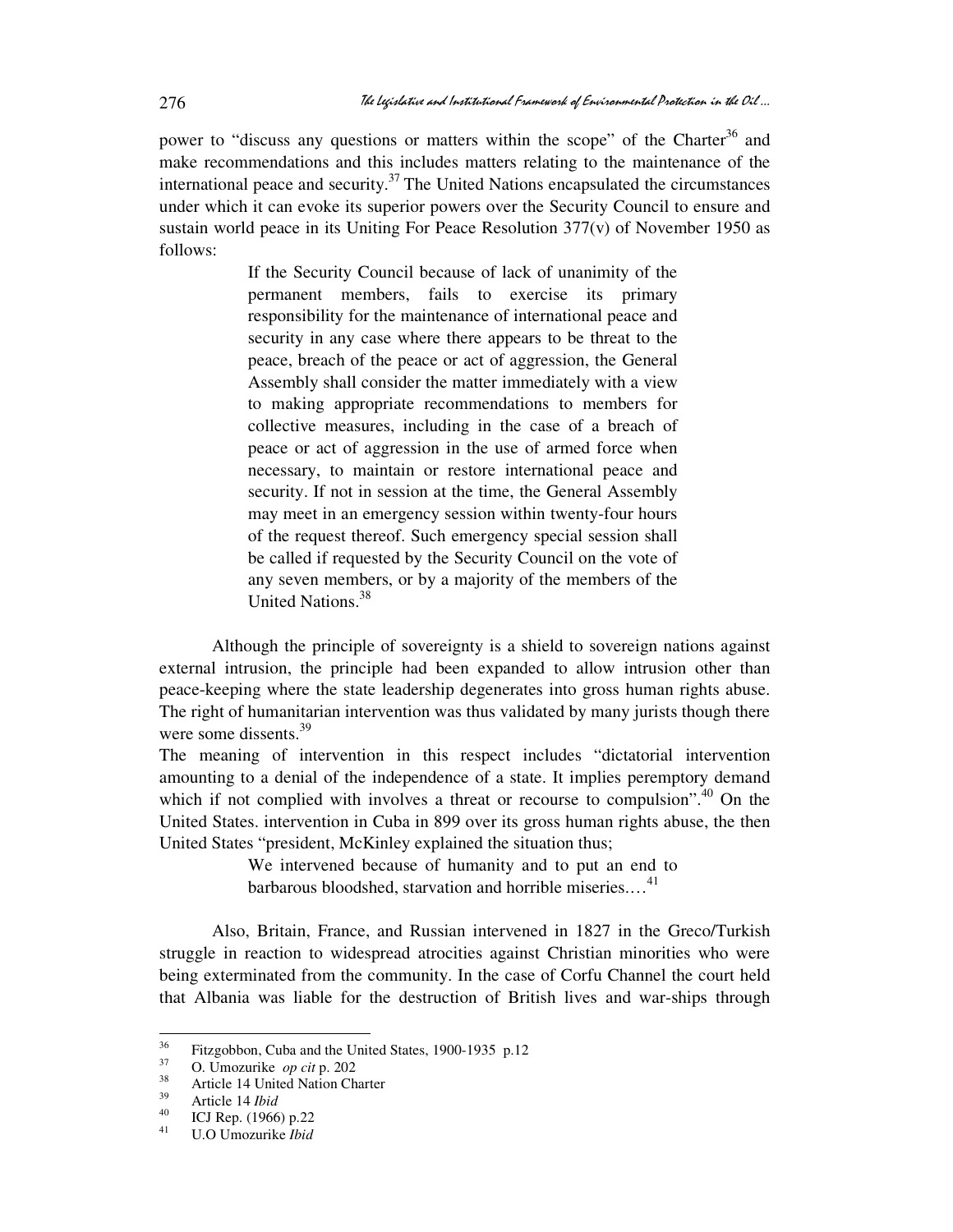failure to notify of the presence of mines. It held that the obligation to notify was based "on certain general principles" *inter alia* "elementary consideration of humanity, even more exacting in peace than in war.<sup>42</sup>

 The Charter of the International Military Tribunal in Nuremberg formulated a number of offences "against humanity namely, murder, extermination, enslavement, deportation, and other inhuman acts committed against humans.<sup>43</sup> This means that sovereignty of states can be compromised when one more crimes are committed under the above heading by the municipal government.

 Further under Article 51 of the United Nations Charter, a state can be attacked by an individual or collective states, the sovereignty of the independent state notwithstanding. The Charter provides as follows;

> Nothing in the present charter shall impair the inherent right of the individual or collective self-defence if an armed attack occurs against a member state of the United Nations until the Security Council has taken the measures necessary to maintain International Peace and Security. Measures taken by members in the exercise of this right of self-defence shall be immediately reported to the Security Council and shall not in any way affect the authority and responsibility to the Security Council under the present Charter to take at any time such action as it deems necessary in order to maintain or restore international peace and security.<sup>44</sup>

Although the inherent right referred to in the Article is not covered by the Charter but acknowledged as being customary, the Article formed the bases of the North Atlantic Treaty Organization (*NATO);* intervention in Yugoslavia. It was against this background that the members of NATO have by Article 5 of North Atlantic Treaty Organization agreed that "armed attack against one or more of them in Europe or North America shall be considered an attack against them".<sup>45</sup>

 Obviously, there is no definition of self-defence either in International Law or in International Customary Law but the traditional ground for self-defence stated in the correspondence between the former American Secretary of State, Webster and the then British Foreign Secretary, Ashburton in the **Caroline case** is instructive. It states;

> There must be shown a necessity of self-defence, instant, overwhelming, leaving no choice of means, and no moment for deliberation …. (Nothing must be done that was) unreasonable or excessive, since the act, justified by the

 $42$  $^{42}$  Article 51 of the United Nations Charter

<sup>43</sup> D. A. Leurdijk, "The United Nations and NATO in former Yugoslavia 1991-1996, Limits to Diplomacy and Force," The Hague: Netherlands Atlantic Commission/Netherlands Institute of Relations "Clingendel, 1996, p.462

<sup>44</sup> Cited in U.O. Umozurike, **Introduction to International Law**, *op cit* p.209

<sup>45</sup> Kaurim P.M. "War Stories, Narative, Identity and Military Ethics" http://enwikipedia.or/wiki peacekeeping accessed 7/6/11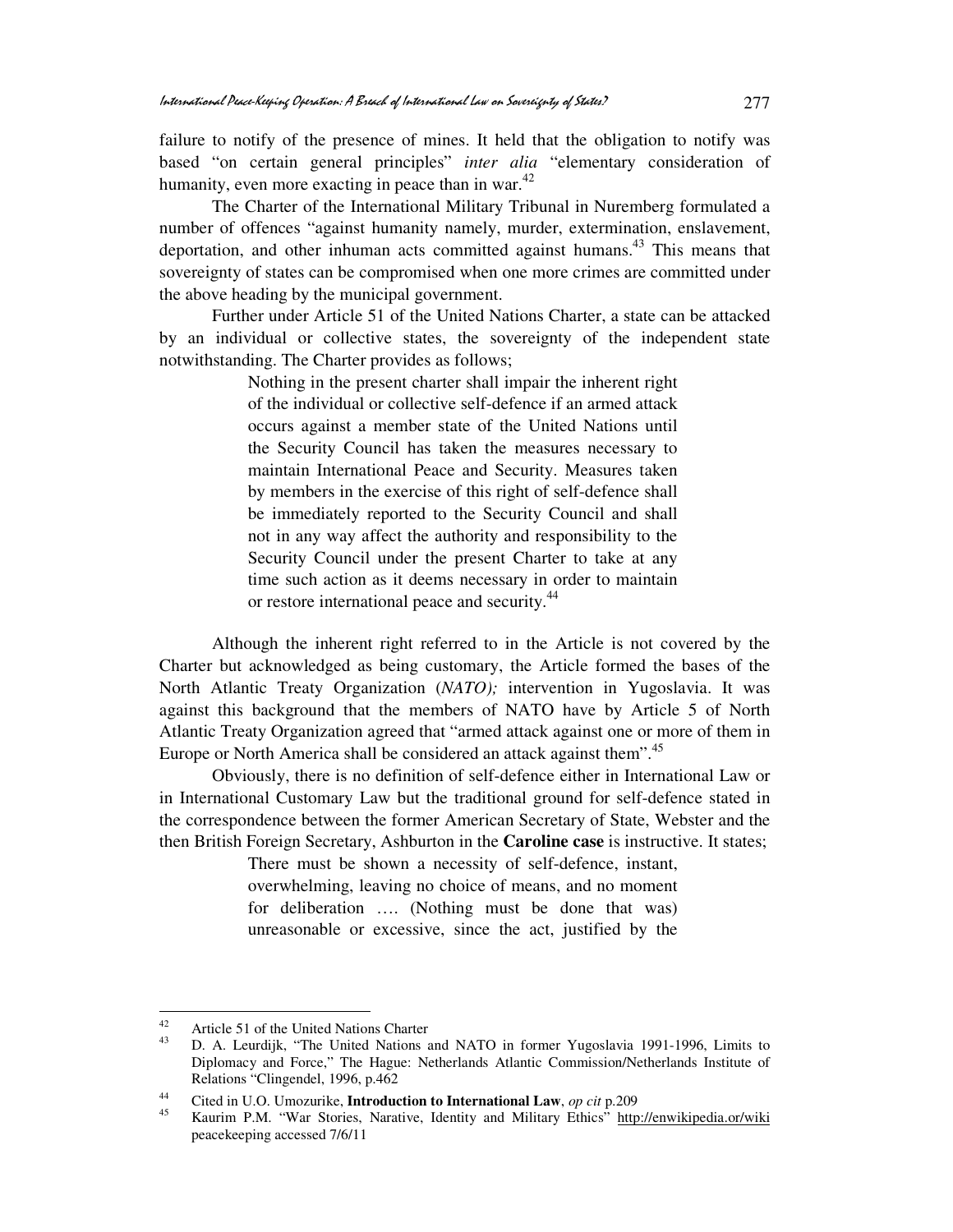necessity of self-defence, must be limited by that necessity and kept clearly within.<sup>46</sup>

## **Challenges of peace-keeping operations**

International peace-keeping operation creates and sustains the world peace that was wrecked in the first and second world wars. It is a collective initiative of the world leaders underlined by the Charter of the United Nations.

 The cost of peace-keeping especially since the end of the cold war has risen astronomically. In 1993, annual United Nations Peace-keeping cost peaked at \$3.6 billion.<sup>47</sup> By 1998, the cost dropped to under \$I billion<sup>48</sup>. With the resurgence of larger scale operations, cost for the United Nations peace-keeping rose to \$3 billion in 2001.<sup>49</sup> In 2004, the approved budget was \$2.8 billion, although the total amount was higher than that.<sup>50</sup> For the fiscal year which ended June 30, 2006, the United Nations peace-keeping costs were about US \$5.03 billion. All member states contribute to the costs under a formula that they themselves have established.

 Apart from the huge cost of peace-keeping, there is some concern about the harm caused to troops as peace-keeping can be very stressful. The keepers are exposed to dangers caused by the warring parties and often in an unfamiliar climate. This gave rise to different mental health problems, suicide, and substance abuse as shown by the percentage of former peace keepers with those problems.<sup>51</sup>

 There were reported cases of rapid increase in prostitution among peacekeepers in Cambodia, Mozambique, Bosnia and Kosovo. Furthermore, the oil-forfood programme of the peace-keeping operation suffered a widespread corruption and abuse. Throughout its existence, the programme was dogged by accusation that some of its profits were unlawfully diverted to the government of Iraq and to the United Nations officials.<sup>52</sup>

 Peace-keeping operations have also political undertone like the United Nations presence in Saudi Arabia, Afghanistan, Sudan and Cote D'Ivoire among others spearheaded by the United States government.

 Media coverage of the peace-keeping operations is also inadequate and needs every segment of media from Nations taking part in the exercise to ensure balance and accurate reporting of events particularly Nigerian media.

#### **Recommendations**

(i) The global peace is paramount to the world economic order in line with the Millennium Development Goals (MDGs) of the United Nations. In consequence therefore, efforts should be made towards reformation of the Department of Peace-Keeping Operation in various Ministry of Foreign

 $\frac{1}{46}$  $\frac{46}{47}$  *Ibid* 

<sup>47</sup> Worboys K, "The Traumatic Journey from Dictatorship to Democracy: Peace keeping Operations and Civil Military Petitions". (http://ww.Lielentrveys.Taini fi/cipunoita/2003-2/09.htm) Retriered 9-3-2007. accessed 1pm 7/11/10 48

*Ibid*  49

*Ibid*  50

 $\frac{50}{51}$  *Ibid* 

<sup>51</sup> "Oil-for-food chief 'took bribes" (http://news. Bbc. Co. Uk/2/hi/middle east/4131602. stm) accessed 1pm 7/11/10

<sup>52</sup> Dele Anofi, **The Nation Newspaper**, February 2, 2011 p.44